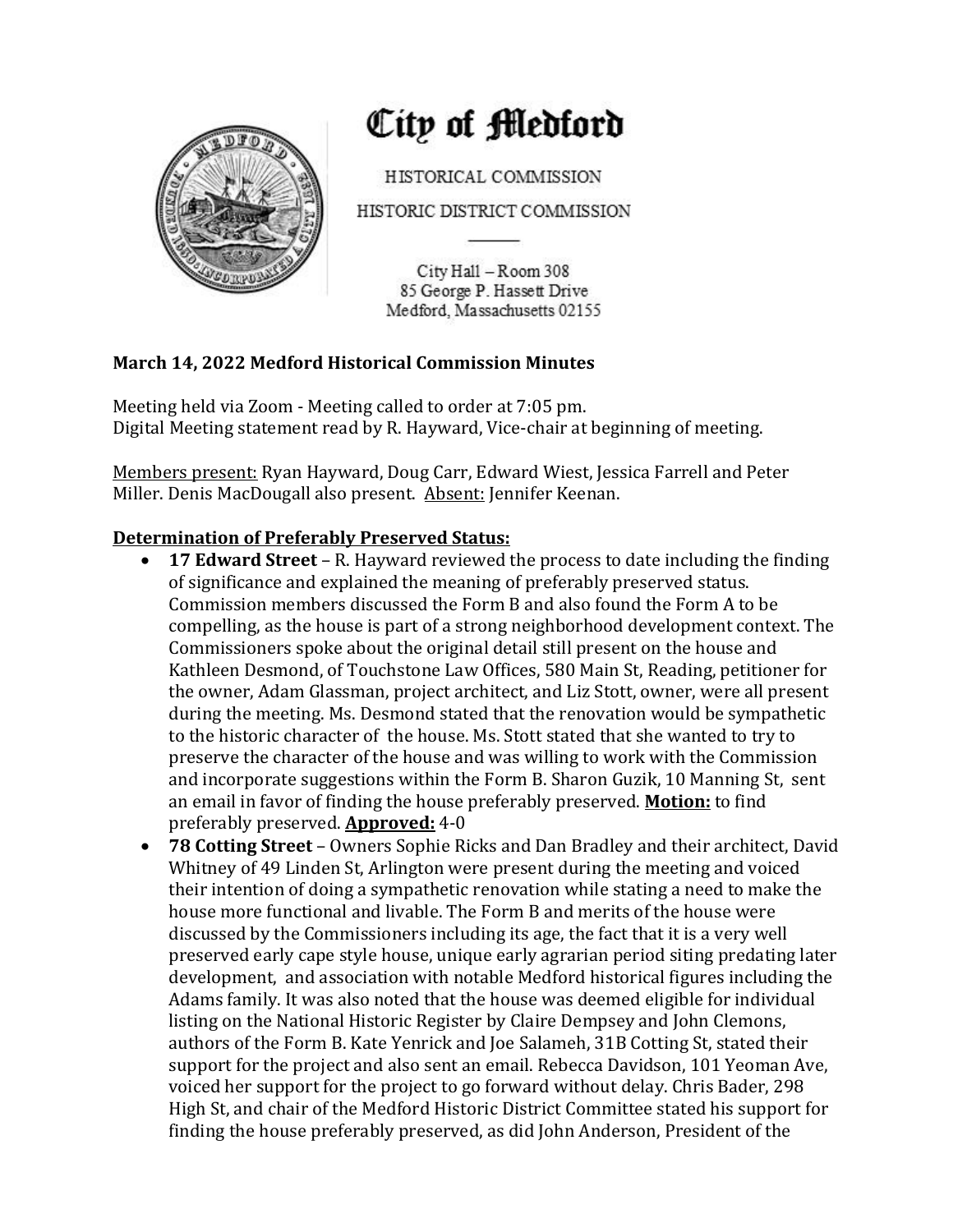Medford Historical Society. Chris Bader and D. Carr discussed the possible intention of the HDC to create a one-house local historic district at 78 Cotting Street. D. Carr opined that this might have significant impacts on the owners. Chris Bader requested to be kept up to date on the demolition mitigation process. Prior to the meeting, Khansaa Elguenaoui, a neighbor, and Lindsey Baughman-Dalton also sent emails in support of the project. Sharon Guzik, 10 Manning St, sent an email in favor of finding the house preferably preserved. Mary Anne Adduci, 2 North St, sent a letter via the Office of Planning, Development and Sustainability in favor of finding the house preferably preserved. **Motion:** to find preferably preserved. **Approved:** 4-0. The next steps will be for the Commission to send a letter with the preferably preserved finding and to engage the neighborhood during the demolition mitigation process.

### **Receive Demolition Applications:**

- **69 Jerome Street** Partial demolition in order to renovate the existing house and add a garage and a second 2  $\frac{1}{2}$  story dwelling unit onto the back of the house. **Motion:** to accept the demolition application. **Approved:** 4-0. **Motion:** to expend \$500.00 to create a Form B for the property. **Approved:** 4-0.
- **130 Boston Ave** This property was on the agenda but no demo application was received. Roberto Di Marco of Foster, Walker & Di Marco, P.C., 350 Main St, Malden and counsel for the owner was present during the meeting and asked about the appropriate form. Discussion to be tabled until the April 11 MHC meeting and the demolition application is received.

**Update on New Member Search:** J. Keenan and R. Hayward were informed that the mayor's office is ready to send out the call for new members.

### **Demolition Delay Updates:**

- **15 Hadley Place:** No new update.
- 75 **South Street:** No new update, P. Miller sent request for update on Feb. 15, 2022.
- **104 Harvard Street**: No new update.
- **109 Forest Street:** No new update.
- **33 Third Street:** The demolition delay subcommittee met on March 11, 2022 to discuss next steps. R. Hayward to reach out to the Building Commissioner to discuss the project.

### **Update on Permit Review Sub-committee:** On-going.

### **Update on CPA Projects:**

- Oak Grove trees: No new update.
- Thomas Brooks Park: Fieldstone wall portion of work out for bids for a third time (no bids received from second round). R. Hayward noted that it has been difficult to find qualified bidders that meet the Dept of Interior standards. Pomp's wall portion of work has received requests for information from bidders. R. Hayward to address.